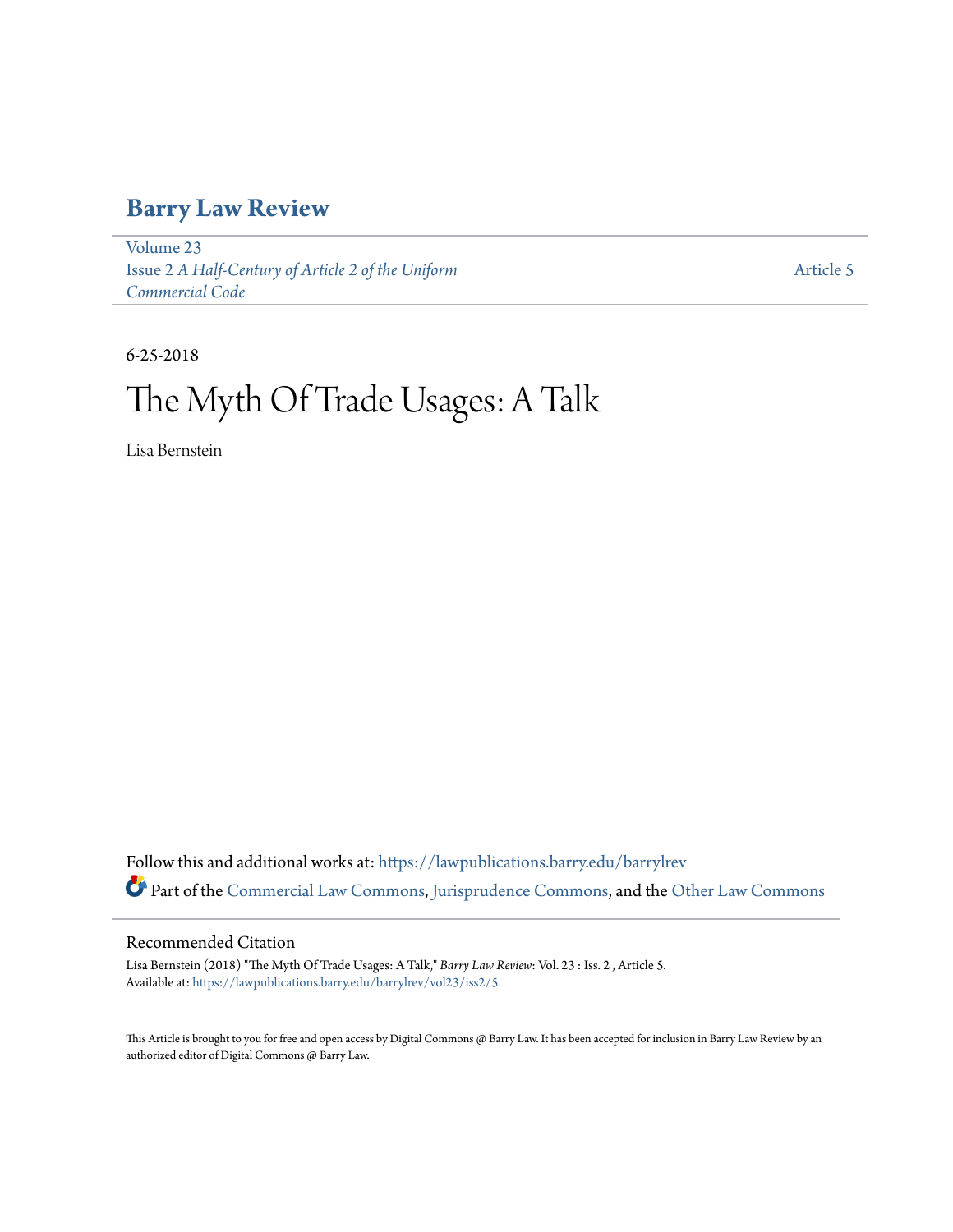#### **THE MYTH OF TRADE USAGES: A TALK**

*Lisa Bernstein \**

1

#### **INTRODUCTION**

The Uniform Commercial Code, $<sup>1</sup>$  the Convention for the International Sale of</sup> Goods,<sup>2</sup> the proposed Common European Sales  $Law<sup>3</sup>$  and many other sets of commercial laws the world over, direct courts to look to unwritten usages of trade to interpret contracts and fill contractual gaps. These laws are built on three core assumptions. First, they assume that unwritten, trade usages exist. Second, they assume that in the event of a dispute the existence and content of these usages can be proven to a court with reasonable accuracy at a cost the parties consider reasonable from an ex-ante perspective. And, third, they assume that merchants want courts to look to usages in interpreting contractual language and filling contractual gaps.

This talk presents highlights from several of my empirical projects that were designed to explore the validity of these long-held and deeply rooted assumptions.<sup>4</sup> Although the evidence that I will share with you casts considerable doubt on these assumptions, it is important to emphasize at the outset that the findings may not be extensive enough (at least not at the moment) to definitively "disprove" these assumptions in the social-scientific sense of disprove. Nevertheless, in thinking about whether the evidence presented is sufficient to prompt a serious reconsideration of the role that trade usage plays in commercial-law systems, it is important to keep in mind that the policy makers and academics who continue to advocate for looking to trade usage in commercial adjudication have put forth little, if any, empirical evidence to suggest that usages exist, that their content can be proven to courts with

Wilson-Dickenson Professor of Law, and Aaron Director Research Scholar, The University of Chicago Law School, and International Research Fellow, Said School of Business, The University of Oxford. This talk is based on several of my published research studies, see *infra* note 4. I would like to thank Roger Ford, Emily Kadens, Kate Lindgren, Arlette Slomensky, and participants at the University of Montpellier's Custom and the Law Workshop.

<sup>1.</sup> U.C.C. arts. 1, 2 (Am. Law. Inst. & Unif. Law Comm'n 2017).

<sup>2.</sup> United Nations Convention on Contracts for the International Sale of Goods, April 11, 1980, 1489 U.N.T.S 3, 19 I.L.M. 671.

<sup>3</sup>**.** Proposal for a REGULATION OF THE EUROPEAN PARLIAMENT AND OF THE COUNCIL on a Common European Sales Law /\* COM/2011/0635 final - 2011/0284 (COD) \*/.

<sup>4.</sup> Lisa Bernstein, *The Questionable Empirical Basis of Article 2's Incorporation Strategy: A Preliminary Study*, 66 U. Chi. L. Rev. 710 (1999) [hereinafter *Questionable Empirical Basis*]; Lisa Bernstein, *Merchant Law in a Merchant Court: Rethinking the Code's Search for Immanent Business Norms*, 144 U. Pa. L. Rev. 1765 (1996) [hereinafter *Merchant Law*]; Lisa Bernstein, *Private Commercial Law in the Cotton Industry: Creating Cooperation Through Rules, Norms, and Institutions*, 99 U. Mich L. Rev. 1724 (2001) [hereinafter *Creating Cooperation*]; Lisa Bernstein, *An (Un)common Frame of Reference: An American Perspective on the Jurisprudence of the CESL*, 50 COMMON MKT. L. REV. 169 (2013); Lisa Bernstein, *Merchant Law in a Modern Economy,* PHILOSOPHICAL FOUNDATIONS OF CONTRACT LAW (Gregory Klass et. al. eds., 2015) [hereinafter *Modern Economy*]; Lisa Bernstein, Custom in the Courts, 110 Nw. U. L. Rev. 63 (2015).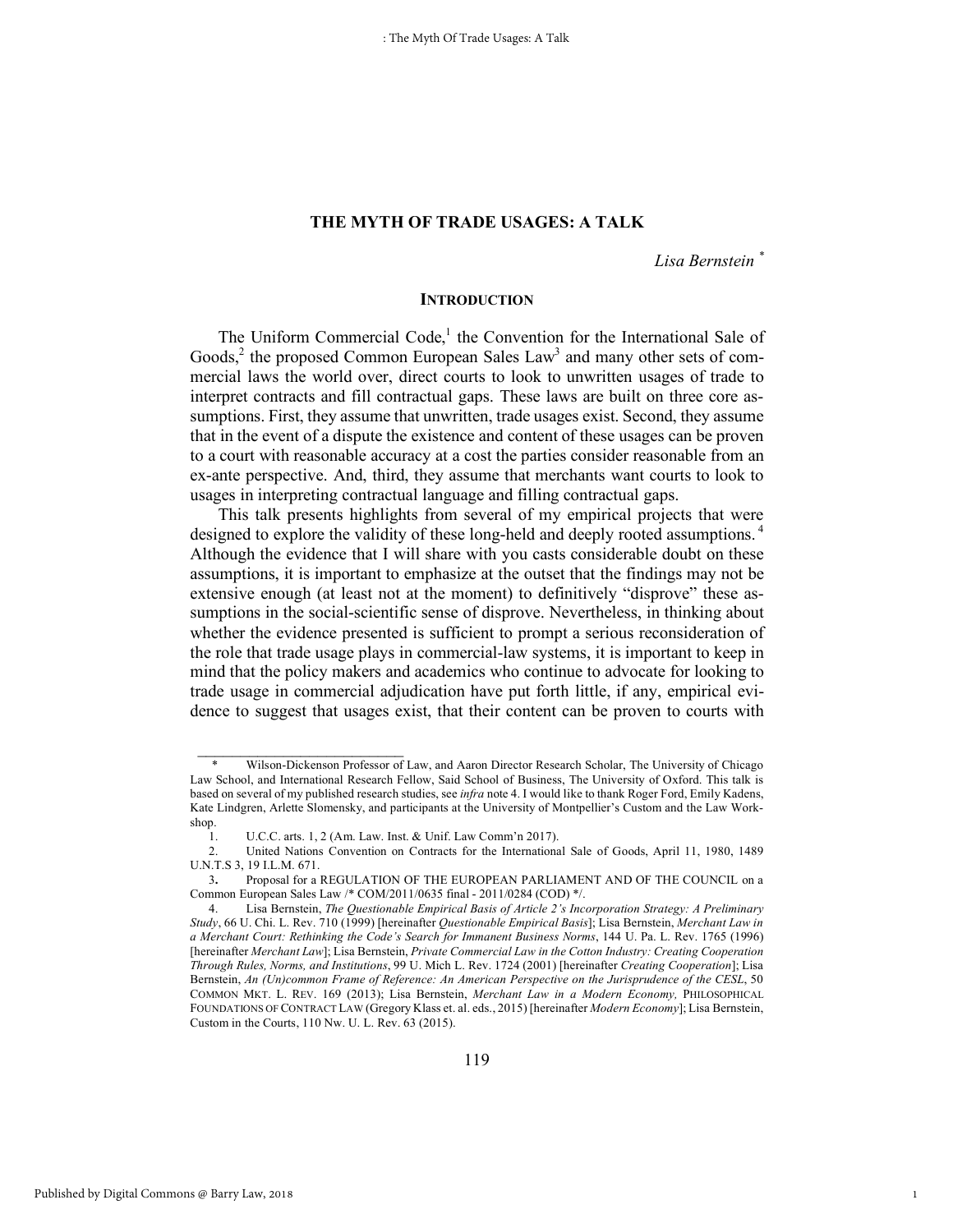#### 120 *Barry Law Review* Vol. 23, No. 2

reasonable accuracy at a reasonable price, or that merchants want courts to look to usages in interpreting contracts and filling contractual gaps.

In the main, those who support looking to usages to resolve disputes, have looked to two sources of evidence to support their assertion that usages of trade that are generally known across the relevant community of merchants exist. The first source of evidence is ad hoc examples like the fact that everyone knows that a 2x4 piece of wood is not a piece of wood measuring two inches by four inches.<sup>5</sup> Yet a closer look at the most common examples, reveals either significant disagreement about the term's meaning, or that it was memorialized in a written source.

The second source of support for the proposition that unwritten usages of trade exist, and the one that is invoked the world over, is the *story*, and I do want to emphasize here the word, *story*, of the so-called Law Merchant of the Middle Ages in which unwritten transnational sales-related usages that were widely known among merchants were said to have supported long distance trade.<sup>6</sup>

Yet over the past decade historians like Emily Kadens of Northwestern and Charlie Donahue of Harvard have successfully debunked the myth that transnational usages of trade that dealt with core areas of sales law existed in this period.<sup>7</sup> Their extensive archival research has demonstrated that such usages as existed were either highly local in nature, or very vague in form--amounting to little more than a basic exhortation to act in good faith.

As for the assumptions that courts can find the content of usages and that most merchants want them to do so when interpreting contracts and filling contractual gaps, these too have not been empirically demonstrated by the proponents of usagebased approaches to commercial law. Moreover, the best available empirical evidence suggests that courts have great difficulty determining the content of usages and that merchants have a strong preference for formalist/textualist jurisprudential approaches that eschew inquiries into usage and other elements of the contracting context.

It is against this background that I want to share with you some studies I undertook in the spirit of getting realist about legal realism--that is, to do the kind of work that legal realists themselves would have done before drafting the Uniform Commercial Code had they in fact followed the social-scientific approach to law that, led by Karl Llewellyn himself, they so forcefully advocated in theory.<sup>8</sup>

 $\mathcal{L}_\text{max}$ 

<sup>5</sup>*. See e.g*. Stewart Macaulay, *Relational Contracts Floating on a Sea of Custom? Thoughts about the Ideas of Ian MacNeil and Lisa Bernstein,* 94 Nw. U. L. Rev. 775, 787 (1999– 2000).

<sup>6.</sup> For two canonical recitations of the Law Merchant Story *see e.g.*, Bruce L. Benson, *The Spontaneous Evolution of Commercial Law*, 55 S. ECON. J. 644 (1989); HAROLD BERMAN, LAW AND REVOLUTION: THE FORMATION OF THE WESTERN LEGAL TRADITION (1983).

<sup>7</sup>*. See* Emily Kadens, *Myth of the Customary Law Merchant*, 90 TEXAS L.REV. 1153 (2012); Emily Kadens, *The Medieval Law Merchant: The Tyranny of a Construct*, 7 J. LEGAL. ANALYSIS 251 (2015); Emily Kadens, *Order within Law, Variety within Custom: The Character of the Medieval Merchant Law*, 5 *CHI. J. INT'L LAW* 39 (2004); Charles Donahue Jr., *Medieval and Early Modern Lex Mercatoria: An Attempt at the Probatio Diabolica,* 5 CHI.J. INT'L LAW 21 (2004).

<sup>8</sup>*. See* WILLIAM TWINING, KARL LLEWELLYN AND THE REALIST MOVEMENT (1973).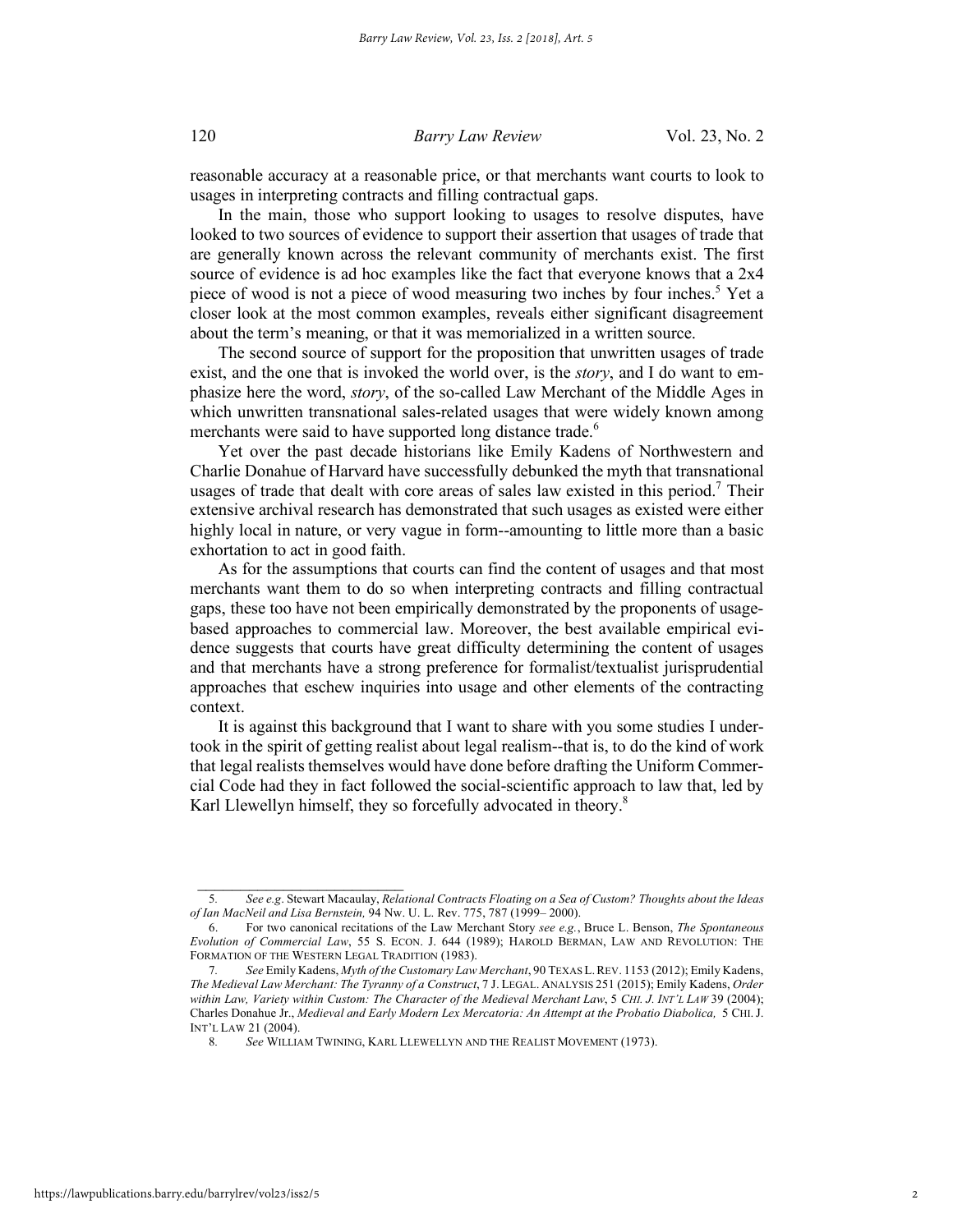#### Spring 2018 The Myth of Trade Usages: A Talk 121

#### **I. DO TRADE USAGES EXIST?**

Let's begin by returning to the first core assumption underlying the law of trade usages, namely that unwritten, industry-wide usages of trade that are geographically coextensive with the scope of trade exist in merchant communities.

In an effort to explore the validity of this assumption, I began from the generally accepted premise that usages are most likely to arise and endure in situations where transactors interact: on a repeat basis, over a long period of time, in relatively similar transactions. I then identified and studied four merchant industries--hay, grain and feed, textiles, and silk--that were roughly characterized by these conditions in the early 20th Century.<sup>9</sup>

Each of these industries also created a private legal system to arbitrate disputes among its members. And, in an effort to provide a set of rules for their arbitrators to apply, each industry's trade association/s undertook to codify their industry's unwritten customs and usages into written Trade Rules. If the customs and usages of these industries had, in fact, been widely-known and relatively uniform, codifying them should have been a quick and straightforward process.<sup>10</sup> Yet it was not. The rules committees tasked with codification quickly discovered that there was no widespread agreement about either the meaning of industry terms of art or the content of supposedly standard trade practices. The codification process took years for most industries to complete. The deliberations were fraught with contention. Moreover, when industries finally did succeed in producing trading rules, they wound up doing so through a quasi-legislative process in which assertions about the content of usages were but one of dozens of inputs into the rule making process.

To get a sense of just how basic and pervasive these disagreements were, it is useful to look at the hay industry.As their codification process got under way, it soon became clear that there was not even agreement on the meaning of the term "bale" of hay. As one transactor explained:

The large bales of New York and New England means a different bale from the large bale in the Western States, and the same is true of the small bales. In Chicago at present there is a lack of clear definition of small bales. $<sup>11</sup>$ </sup>

Moreover, some transactors jumped into the debate claiming that whether or not something was a bale was to be determined by its size, while others maintained that it was to be determined by its weight.

In addition, while the UCC looks to usage to determine the meaning of the reasonable time for the taking of an action, the hay industry debates reveal that there was also a lack of consensus over the meaning of such terms. For example, when an attempt was made to draft a rule relating to when certain freight charges had to be

<sup>9.</sup> These case studies can be found in *Questionable Empirical Basis*, *supra* note 4.

<sup>10.</sup> For a discussion of why rent seeking was unlikely to have been a reason for disagreements in this context, *see Questionable Empirical Basis*, *supra* note 4, at 740– 44.

<sup>11.</sup> Bernstein, *Questionable Empirical Basis*, *supra* note 4, at 721.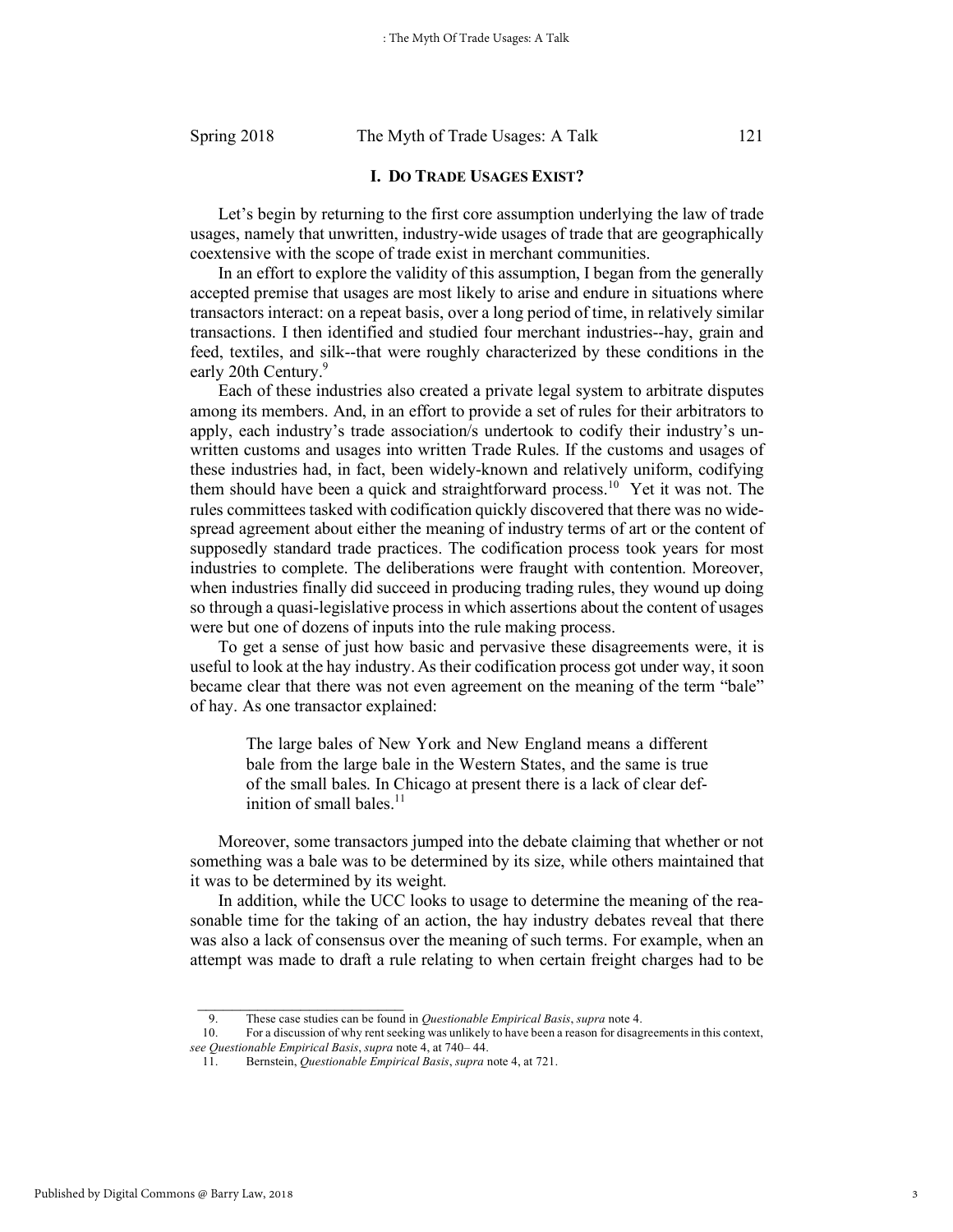#### 122 *Barry Law Review* Vol. 23, No. 2

requested, one transactor proposed a rule requiring them to be requested in a "reasonable time." This suggestion, however, provoked ridicule and widespread disagreement. As one participant opined, "that 'reasonable time' business will not tell anything. You might as well leave it out." And, in response to a suggestion that a more definite rule be adopted, one transactor proposed "nine months," another "fifteen days," and still another, "within ten days after the freight bills have been paid."12

Indeed, this type of disagreement is not surprising. In the debate over the UCC itself, a representative of the Merchants Association of New York opposed including the "observance of reasonable commercial standards," in the duty of good faith, explaining that:

The usages, customs and practices of business are far from being uniform, and the determination of whether a merchant has conformed to reasonable commercial standards would be difficult.<sup>13</sup>

The type of terminological disagreements observed in the hay industry were not mere artifacts of geographically expanding markets in a temporary state of flux. Similar problems and disagreements arose during the codification efforts undertaken by the relatively close-knit textile industry, which had been centered on a three-block area in lower Manhattan for over thirty years when the codification effort began. The textile merchants were unable to achieve a consensus even about the meaning of everyday terms like "first quality" and "second quality." Consensus was so difficult to achieve that different sets of rules were eventually developed for many small industry segments. Yet even with this high degree of segmentation, many terms and practices remained uncodified because agreement could not be reached. After eighteen years of infighting, the thirty-nine page Worth Street Textile Trading Rules were promulgated; yet it was another twenty years before disputes over the meaning of key terms of trade, even those defined in the rules, began to abate.

Similar difficulties in codifying customs were also encountered in the grain industry, the silk industry, the cotton industry, the lumber industry and many others. In the lumber industry, for example, merchants could not even agree on a single meaning for the commonly used designation  $2x4<sup>14</sup>$ . As noted above, the fact that everyone knows that a 2x4 is not two inches by four inches is the most commonly mentioned example of an unwritten custom, yet a closer look at the history of the 2x4 reveals that there was not, in fact, a generally accepted usage-based meaning of the term.

Although it was true many people knew that a 2x4 was not a board measuring exactly two inches by four inches, for a very long time there was no agreement on what the measurements of a 2x4 actually were. The term had one meaning in the

 $\mathcal{L}_\text{max}$ 

<sup>12.</sup> Bernstein, *Questionable Empirical Basis*, *supra* note 4, at 722.

<sup>13</sup>*. Questionable Empirical Basis, supra* note 4, at 745 (citing Commerce and Industry Association of New York, Inc. *Memorandum of Task Group of the Special Committee of the Commerce and Industry Association of New York, on the Uniform Commercial Code on Article 2, Sales and Article 6, Bulk Transfers, in Study of UCC Memoranda* 24, 29, reprinted in State of New York, 1 *Report of the Law Revision Commission for 1954* at 88–93).

<sup>14.</sup> For a history of the 2x4, see *Modern Economy, supra* note 4.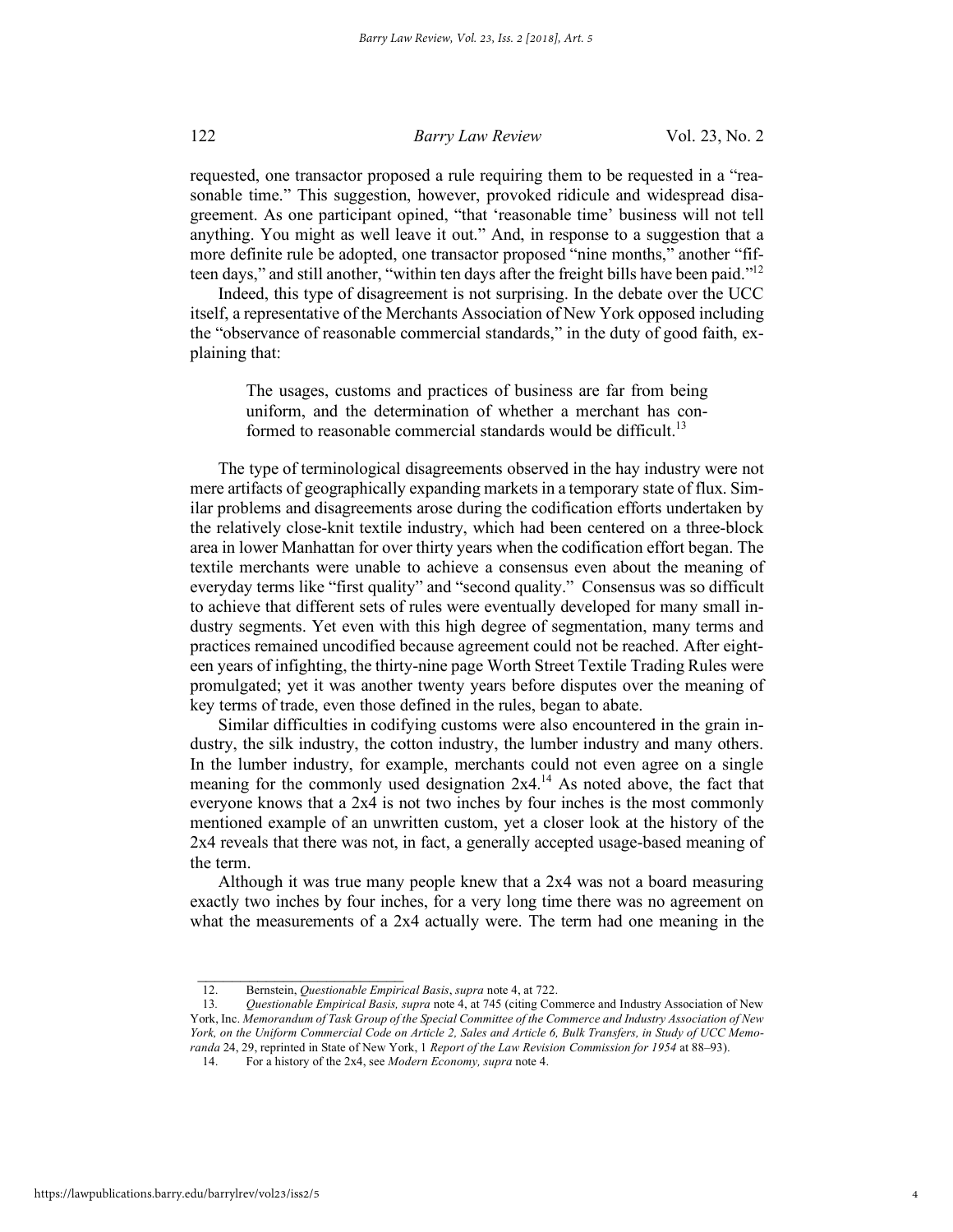West and one in the South, one for dry wood and one for wet wood, one at the mill and another at the lumber yard, and so on.

Although the industry tried to achieve nation-wide consensus, they were unable to do so. In the end, industry trade associations from across the country joined together and asked the Government to issue a product standard to resolve the disagreement. In 1964, after extensive consideration, a U.S. Product Standard was adopted.

Although one might wonder whether these types of disagreements about usage are an artifact of a bygone era, a study based on a structured survey of unwritten usages in the grain and feed trade conducted in and around Amarillo, Texas in the late 1990s suggests that they are not.<sup>15</sup> Amarillo is a place where all of the preconditions conducive to the emergence of usages were present, yet transactors simply did not agree on the content of usages or the meaning of words.

For example, although transactors agreed that a price adjustment was often an appropriate response to the delivery of non-conforming goods, they differed widely as to how exactly the price difference was to be calculated. Some transactors said it should be negotiated, while others maintained it should be done on the basis of a regional or local price list. Transactors could not even agree on the meaning of the terms like FOB or even what the acronym stood for—"when asked . . . 6 percent said, they did not know, 2 percent said 'factory on balance,' 32 percent said 'fee on board,' 22 percent said, 'freight on board,' 2 percent 'freight on delivery,' and 34 percent responded in different ways."16

The study also asked transactors whether there were unwritten usages and practices they expected their contracting partners to follow. Although 72% said there were such usages, not a single transactor was able to give an example. Eventually, after additional question probes were used, 65% gave an example, but among their answers half were practices that were codified in written industry rules, and most of the others were just old-boy rules of thumb like, "Follow the golden rule," or "My word is my bond."

Taken together, these studies reveal that even in merchant communities where all of the ideal preconditions for the emergence of robust trade usages were present, transactors did not agree about the content of trade practices or the meaning of industry terms of art. Although the studies did reveal a few vague or highly localized usages, such as that hay should not have a bad odor, they nonetheless suggest that even under these ideal conditions, trade practices did not amount to anything close to the all-pervasive sets of implicit gap-filling provisions and dictionary-type interpretive guides assumed by the Uniform Commercial Code and other usage-friendly commercial law systems.

#### **II. CAN COURTS FIND USAGES**

A common response to the findings of the case studies of these merchant industries is that they must be wrong because transactors prove the content of trade usages

<sup>15.</sup> For an overview of this study, see Bernstein, *Modern Economy, supra* note 4, at 246–249.

<sup>16.</sup> Bernstein, *Modern Economy, supra* note 4, at 57.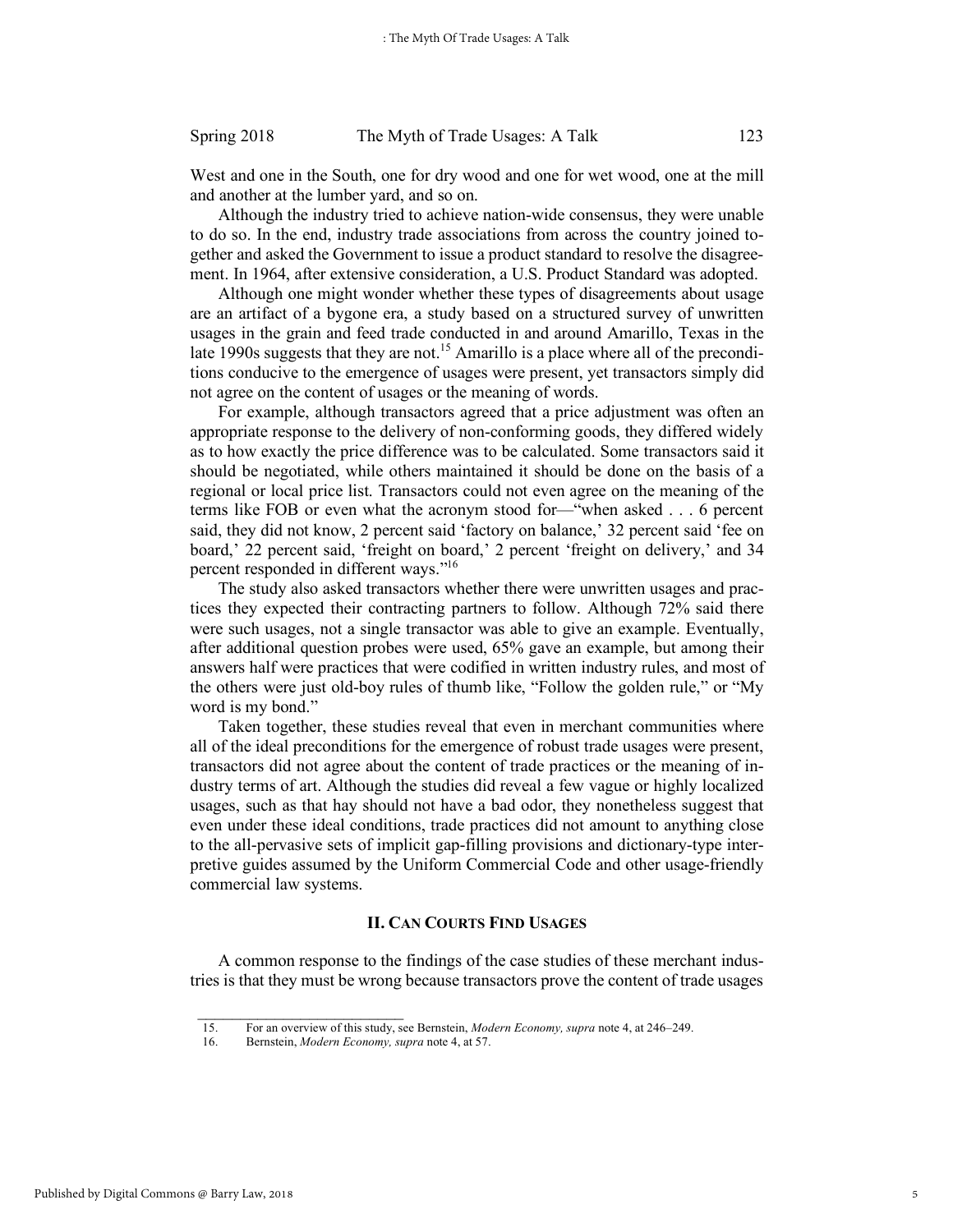in court every day, using expert witness testimony, trade codes, and statistical studies about the prevalence of transacting practices. $^{17}$ 

This claim, however, turns out to be false. I undertook a study of all the trade usage cases digested under the Code's trade usage provision from 1970 to 2007.<sup>18</sup> For a third of the cases, the study looked not only at the courts' opinions but also at large portions of the record and evidence submitted. It found that:

 The introduction of non-party witness testimony was far from being the norm. In the cases that went to trial plaintiffs introduced non-party witness testimony 20.8% of the time and defendants did so 22.9% of the time. Since this group includes both expert and all other non-party witnesses, it provides an upper bound for approximating the frequency with which expert witness testimony was introduced.<sup>19</sup>

 Even in cases where a trial was held and a trade usage was found to exist, expert witness testimony was introduced in at most  $31.5\%$  of the cases.<sup>20</sup>

 Similarly, trade codes or other trade-association publications were offered into evidence in only 11% of cases, and were admitted into evidence in only about  $6\%$ <sup>21</sup>

 Finally-- perhaps most strikingly-- the study did not uncover a single case in which statistical evidence was introduced to demonstrate the regularity with which a practice was followed.<sup>22</sup> Rather, regularity of observance, to the extent it was mentioned at all, was typically demonstrated through witness assertions like "yeah that's common" not data or even concrete examples of transactions in which the alleged usage was actually followed. $23$ 

Together, these findings raised the question: How, then, do parties attempt to prove usages? The answer is that parties introduce far less evidence, and far less reliable evidence, then theorists generally assume. More specifically, in practice, the most common type of evidence introduced was simply the testimony of the parties or their employees. In just over 50% of the cases that went to trial and found a custom to exist, this testimony was the only evidence of usage introduced. Similarly, on motions for summary judgment, non-movants successfully defeated summary judgment on the basis of an asserted usage 70% of the time, and in 83% of those cases, the

<sup>17</sup>*. See e.g*., Jody S. Kraus & Steven D. Walt, *In Defense of the Incorporation Strategy*, THE JURISPRUDENTIAL FOUNDATIONS OF CORPORATE AND COMMERCIAL LAW 193 (2000).

<sup>18.</sup> Bernstein, *Custom in the Courts*, supra note 4.

<sup>19.</sup> Bernstein, *Custom in the Courts*, supra note 4.

Bernstein, Custom in the Courts, supra note 4, at 79.

<sup>21.</sup> Bernstein, *Custom in the Courts*, supra note 4, at 79.

<sup>22.</sup> Bernstein, *Custom in the Courts*, supra note 4, at 79–80.

<sup>23.</sup> Bernstein, *Custom in the Courts, supra* note 4, at 79–80 and n.64 ("To get a feel for the types of evidence that courts accept as fulfilling the statutory requirement that the usage be regularly observed, consider the testimony that was actually introduced in Spurgeon v. Jamieson Motors, 521 P.2d 924 (Mont. 1974) where a trial was held and the court found the claimed usage to exist. In Spurgeon two of the defendant's employees testified as to the usage of the used farm machinery trade. Ingeman Svendson testified that he had worked with farm machinery for forty years. When asked whether it was customary to warrant used combines, he said "no." That was the extent of his testimony on the scope of the usage. Transcript of Record at 41, Spurgeon, 521 P.2d 924 (on file with author). Keith Jamieson also testified to Jamieson Motors' policy of sharing repair costs 50-50 on newer used models and providing no additional warranties. He was then asked if this was "pretty much standard throughout the business in your trade." He replied that it was. Id. at 79.")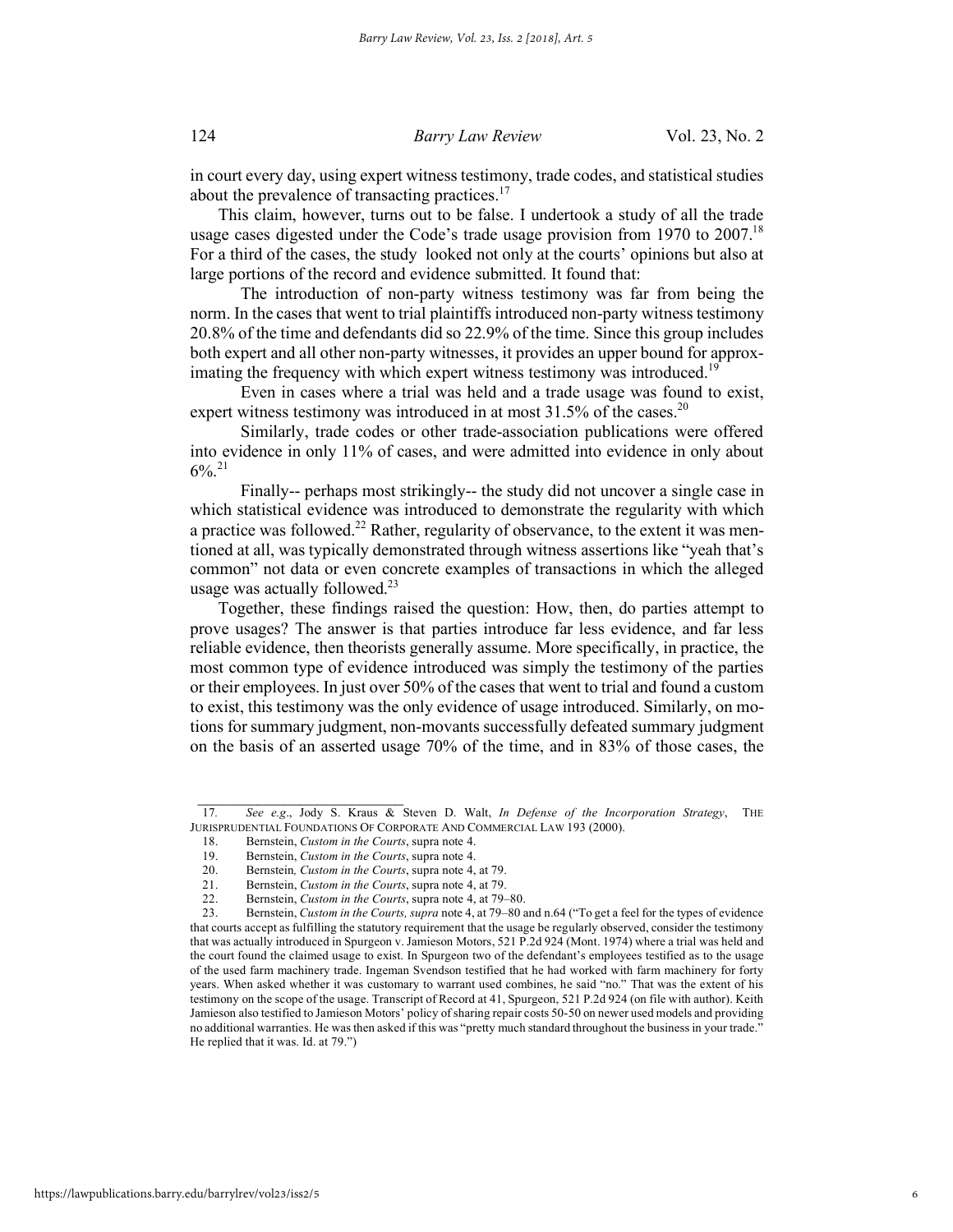#### Spring 2018 The Myth of Trade Usages: A Talk 125

only evidence of the usage submitted was a cursory affidavit by an employee.<sup>24</sup> Indeed, across the data set as a whole, the evidence of usage introduced by the parties was so thin, that I was not able to identify a single alleged usage whose "existence" had been in fact demonstrated to exist in the manner and to the extent assumed in the literature or expected by the Code's drafter.

In sum, this study suggests that even if usages in fact exist, the types of evidence of them that parties introduce—typically the testimony of themselves and their employees—is unlikely to demonstrate their content with the reliability that legal theorists assume.

#### **III. DO MERCHANTS WANT COURTS TO LOOK TO TRADE USAGE?**

The final assumption underlying the idea that courts should look to trade usages to fill gaps and interpret contracts, is that commercial transactors want them to do so. However, this assumption also turns out to be highly questionable.

Some evidence about merchant preferences in this regard can be found in my studies of:

 The trade rules used in industries with trade association-run private legal systems; and

 My detailed case studies of the jurisprudence of the merchant staffed arbitration tribunals in the grain  $\&$  feed<sup>25</sup> and cotton industries.<sup>26</sup>

These studies show that even though the arbitration tribunals in these private legal systems are staffed by merchant arbitrators who are participants in the relevant trade and should thus be up to date on any relevant usages, these tribunals only look to usage in the narrowest of circumstances. They do not look to unwritten usages to interpret contractual provisions; and only look to usages to fill contractual gaps when both the contract and the association's written trade rules are silent. Even then, they do not automatically incorporate usages, but rather look to them as just some evidence of what a good gap-filler might be, with their acceptance turning largely on the business justification given for them.

These findings suggest that merchants do not want adjudicators to look to usage to decide cases in any but the narrowest of circumstances. They are consistent with other more generalized studies of transactor preferences and contracting choices which strongly suggest that business transactors have a strong preference for formalistic adjudication. For example, one study found that business transactors prefer relatively textualist/formalist New York law over very contextualist California law.<sup>27</sup> Similarly, a study of choice-of-law clauses in Europe "that looked at choice of law provisions in business contracts subject to arbitration at the International Chamber

<sup>24.</sup> Bernstein, *Custom in the Courts, supra* note 4, at 80–81.

<sup>25.</sup> Bernstein, *Merchant Law*, *supra* note 4 (providing a case study of the grain and feed industry).

<sup>26.</sup> Bernstein, *Creating Cooperation*, *supra* note 4 (providing a case study of the cotton industry).

<sup>27.</sup> Theodore Eisenberg & Geoffrey P. Miller, *The Flight to New York: An Empirical Study of Choice of Law and Choice of Forum Clauses in Publicly-Held Companies' Contracts*, 30 CARDOZO L. REV. 1475 (2009) (looking at choice of law clauses in large commercial contracts, though not exclusively ones for the sale of goods).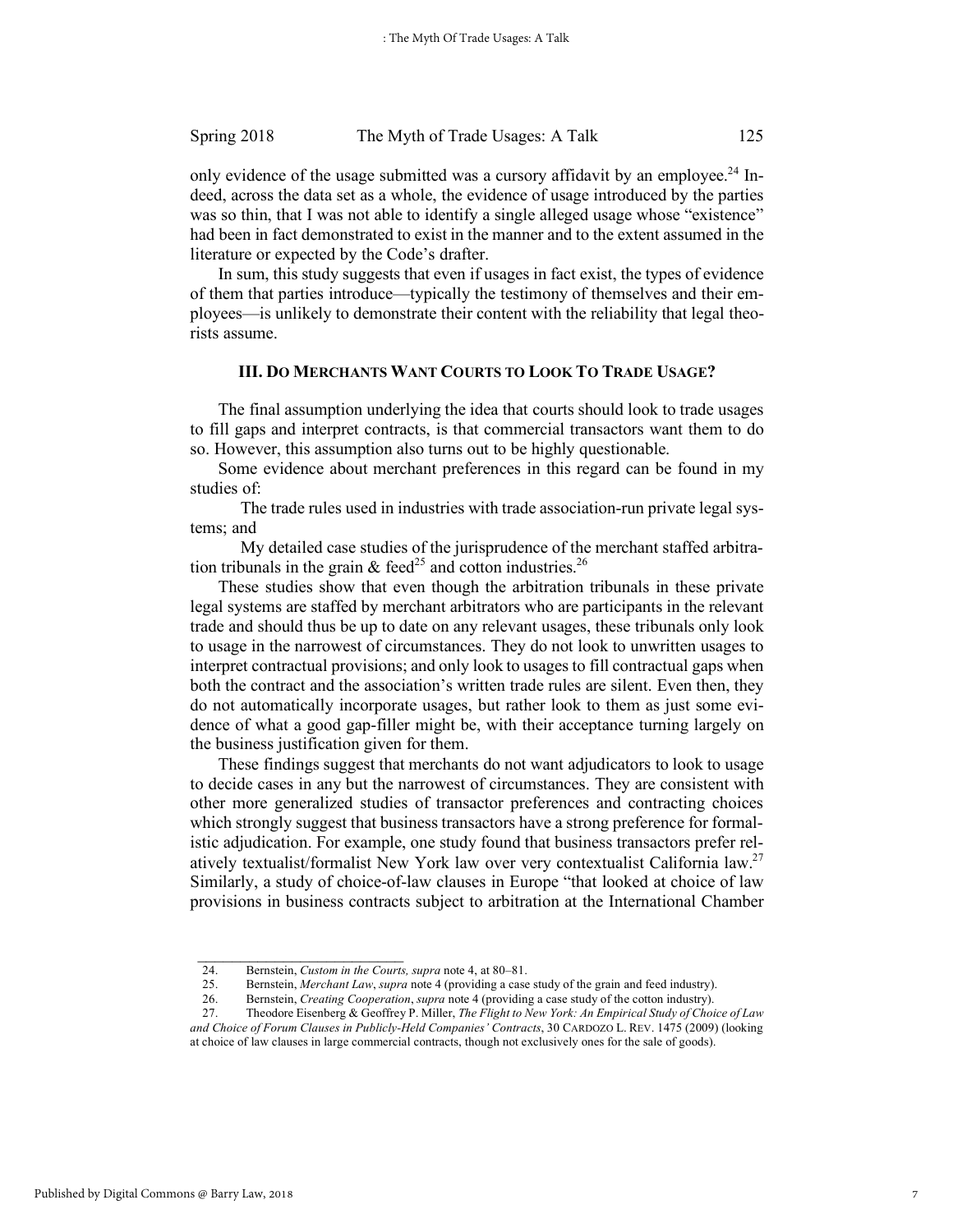#### 126 *Barry Law Review* Vol. 23, No. 2

of Commerce. . . found that transactors strongly favored British law, the most formalistic of the available EU alternatives.<sup> $228$ </sup> Together this and other evidence<sup>29</sup> suggests that commercial contracting parties prefer the meaning of their contracts to be governed more by their written meaning than by elements of the contracting context or broad standard-like legal formulations requiring that things be done: reasonably, seasonably, in good faith or in keeping with the customs and usages of particular trades. In American sales law, these terms are given more precise meaning largely by reference to trade usages.

#### **CONCLUSION**

In closing, I want to suggest that even if unwritten usages exist, are typically known by transactors in the relevant markets, and can be proven to courts with reasonable accuracy at a reasonable cost, there are a number of reasons identified by myself and fellow neo-formalist scholars Alan Schwartz and Robert Scott<sup>30</sup> that these considerations should not be taken into account in filling gaps and interpreting commercial contracts, at least not in business contracts in the United States.

Among the most important reasons that courts deciding business-to-business commercial cases should not look to usages in adjudicating cases, are that the incorporation of usages:

 May increase specification costs--that is, the cost of contract drafting--as transactors strive to fortify their contracts against usage-based interpretation and specifically negate usages they want to exclude;

 May increase interpretive error costs, because the evidence that is accepted as proving a usage is so thin;

May increase the cost of adjudication;

 $\mathcal{L}_\text{max}$ 

 May reduce the likelihood that cases can be resolved on motions for summary judgment due to the fact specific nature of the usage inquiry; and

May encourage various types of strategic behavior.

In addition, and perhaps most importantly, when the law directs courts to incorporate usages into contracts, and in many instances courses of performance and dealing as well, it blurs the line between the legal and nonlegal aspects of parties understandings. It therefore prevents parties from structuring their commercial relationships using their preferred mix of:

legally enforceable contract provisions backed by legal sanctions, and

<sup>28.</sup> Bernstein, *Custom in the Courts*, *supra* note 4, at 109 (citing Stuart Popham, Clifford Chance LLP, *The View of European Business: Survey Results*, PowerPoint Presentation (Mar. 14, 2008), http://denning.law.ox.ac.uk/news/events\_files/Popham\_-\_presentation.PPT).

<sup>29.</sup> Commercial contracts often include provisions opting out of trade usage, see *id.* at 178 ("See Network Engines, Inc. & VA Linux Systems, Inc., Supplier Agreement cl. 20.18 (Mar. 1,2000) (on file with the Northwestern University Law Review) ("This Agreement shall not be modified and/or amended by any course of dealing, course of performance or trade usage."); Compaq Computer Corp. & Brocade Communications Systems, Inc., Corporate Purchase Agreement cl. 31.6 (Feb. 1, 2000) (on file with the Northwestern University Law Review) ("This Agreement . . . shall not be supplemented or modified by any course of dealing or trade usage. Variance from or addition to the terms and conditions of this Agreement in any Order, or other written notification from Seller will be of no effect.").")

<sup>30</sup>*. See* Alan Schwartz & Robert E. Scott, *Contract Theory and the Limits of Contract Law*, 113 YALE L.J. 541 (2003).